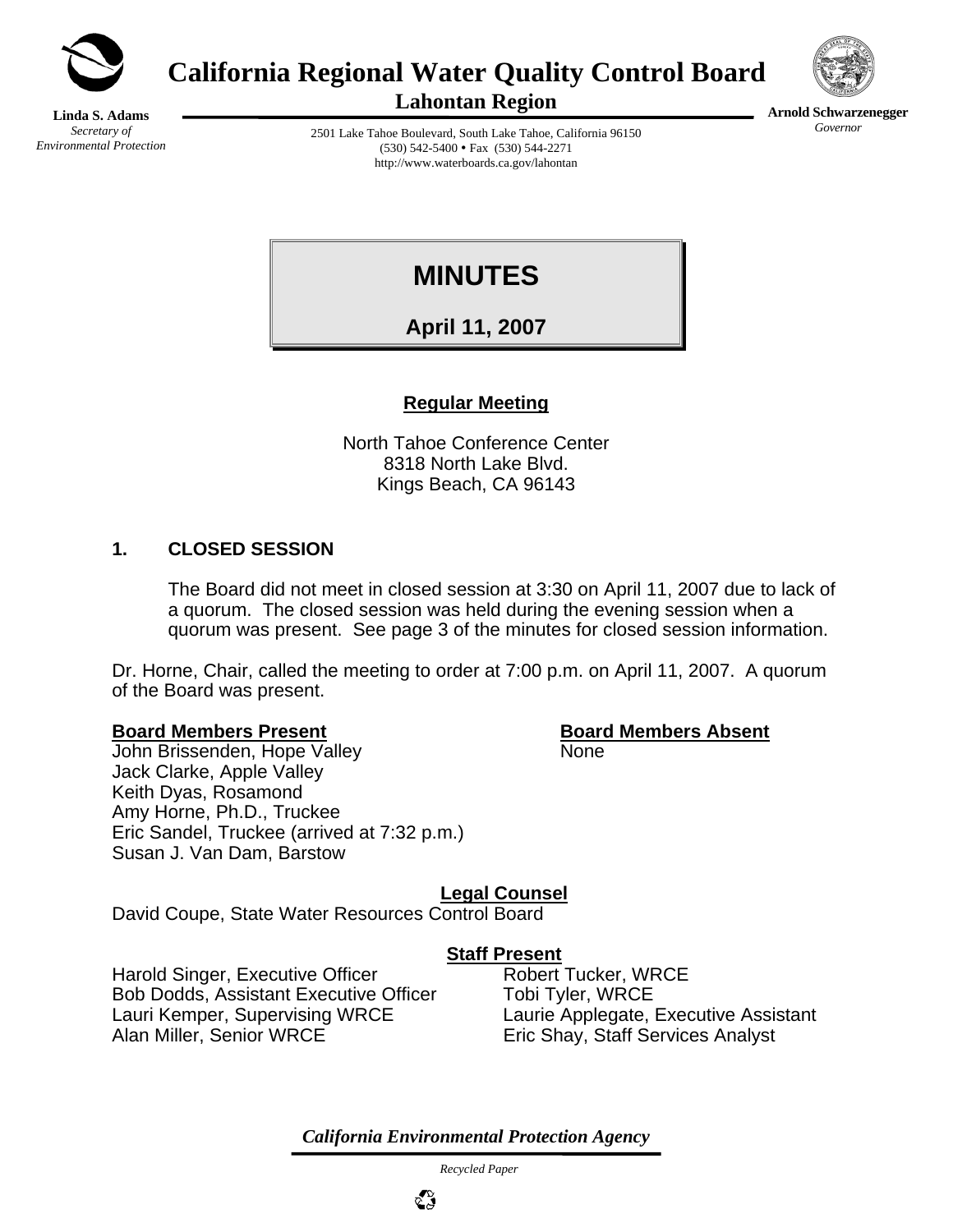## **2. PUBLIC FORUM**

No one addressed the Board during the Public Forum.

#### **3. MINUTES**

#### **Minutes of the Regular Meeting of February 14 and 15, 2007 in South Lake Tahoe and March 14 and 15, 2007 in Lancaster**

• **Motion:** Moved by Mr. Clarke, seconded by Mr. Brissenden and **unanimously carried** to adopt the February 14-15, 2007 minutes as written. Mr. Sandel was not present for the vote.

 Mr. Dyas noted he would like the reason for his recusal for Items 7, 8, 9 and 10 of the March meeting to be reflected in the minutes. The minutes will now read: Keith Dyas declared a conflict of interest with Items 7, 8, 9 and 10 because of his employment with Edwards Air Force Base.

• **Motion:** Moved by Mr. Clarke, seconded by Mrs. Van Dam and **unanimously carried** to adopt the March 14-15, 2007 minutes as revised by Mr. Dyas. Note: Mr. Sandel was not present for the vote. Mr. Dyas and Mr. Brissenden abstained.

## **4. CONSENT CALENDAR (See Items 5, 6 and 7)**

• **Motion:** Moved by Mr. Brissenden, seconded by Mr. Clarke and **unanimously carried** to adopt Items 5 (with late revision sheet), 6 and 7 on the uncontested calendar. Mr. Sandel was not present for the vote.

Mr. Singer read an email from Jan Brisco thanking Lauri Kemper and Tobi Tyler for coordinating a meeting with the Lake Tahoe Marinas. Ms. Brisco noted the meeting was helpful. Mr. Singer also thanked Alan Miller for participating in the meeting.

#### **5. Amended Waste Discharge Requirements – Spalding Community Services District, Sewage Evaporation Ponds, Eagle Lake, Lassen County**

See Item 4.

**6. Amended Waste Discharge Requirements – California Department of Corrections and Rehabilitation High Desert State Prison and California Correctional Center at Susanville Wastewater Treatment Facility, Lassen County** 

See Item 4.

*California Environmental Protection Agency*

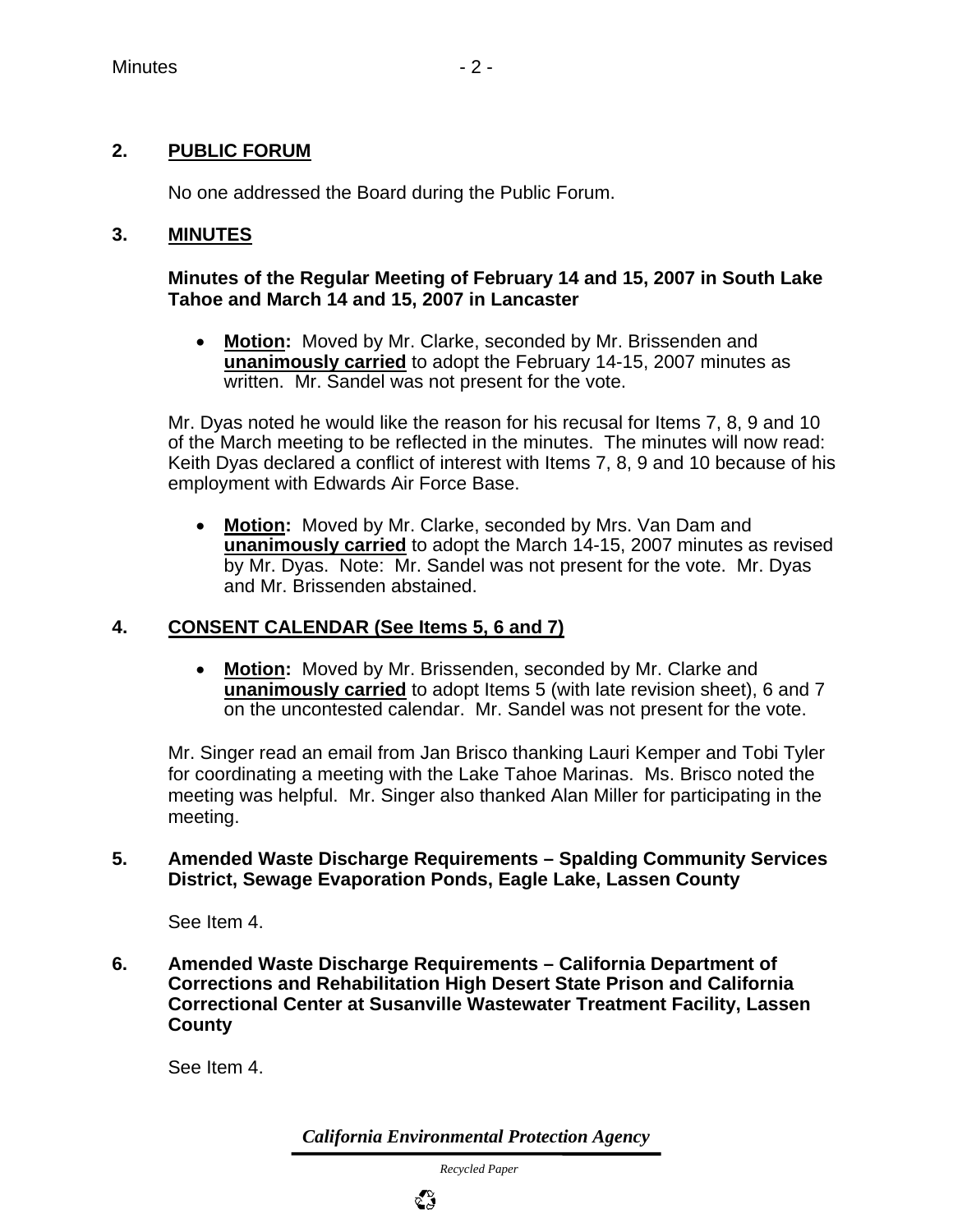## **AMENDED NPDES PERMIT AND GENERAL WASTE DISCHARGE REQUIREMENTS**

**7. Amendment to the Marina General Permit, Industrial Stormwater National Pollutant Discharge Elimination System Permit and General Waste Discharge Requirements for Discharges of Storm Water Runoff Associated with Marinas and Maintenance Dredging in the Lake Tahoe Hydrologic Unit, El Dorado and Placer Counties** 

See Item 4.

# **OTHER BUSINESS**

# **8. Executive Officer's Report**

Mr. Singer discussed items from the April 2007 Executive Officer's written report.

With Mr. Sandel's arrival at 7:32 p.m., the Board adjourned to closed session.

# **1. CLOSED SESSION**

The Board met in closed session from 7:34 p.m. to 9:37 p.m. to discuss Items b. g. and h. Note: Mr. Dyas was not present during discussion of Items g and h because of a conflict of interest due to his employment with Edwards Air Force Base. The Board reconvened in open session at 9:38 p.m.

# **OTHER BUSINESS**

## **8. Executive Officer's Report, continued**

Mr. Singer discussed an April 10, 2007 letter submitted on behalf of the Environmental Law Foundation; Friends of the River; American Rivers; the Center for Biological Diversity; the California Sportfishing Protection Alliance; and the Northern California Council, Federation of Fly Fishers petitioning the Lahontan Water Board to designate the East Carson River, West Walker River and Leavitt Creek as Outstanding National Resource Waters. Mr. Singer discussed issues related to the petitioners' request.

Mr. Singer discussed a February 27, 2007 letter submitted by the Owens Valley Indian Water Commission (Commission) regarding their concerns about the lowering of water temperatures at Keough's Hot Ditch, downstream of Keough's Hot Springs Resort, since a newer cooling system was installed at Keough's Hot Springs Resort. The Commission submitted data gathered at Keough's Hot Ditch and asked the Board to consider designating Keough's Hot Springs – Hot Ditch area as a thermally degraded water body on the 303(d) List. The Commission also asked the Board to amend the Basin Plan to include the cultural uses as a designated beneficial use in any future plan updates. Mr. Singer discussed the Commission's request.

*California Environmental Protection Agency*

 *Recycled Paper*